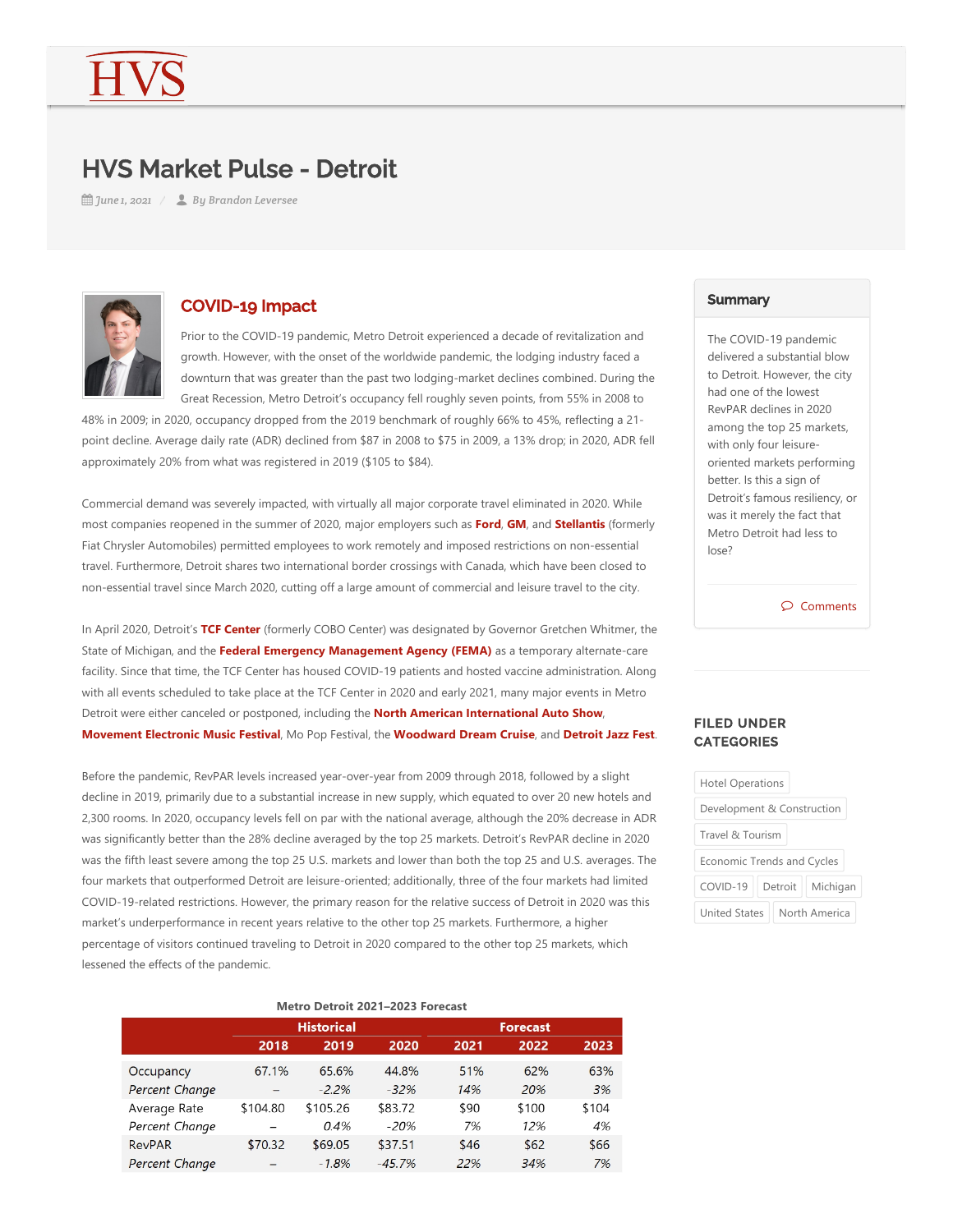# Looking Forward

The early spring months of 2021 remained a challenge, as group demand was still suppressed and corporate travel was restricted. Furthermore, corporate and transient travel generally declines in Detroit during the winter, and the first quarter of 2021 was no exception. However, occupancy levels for the last week of April 2021 were more than double the levels achieved in 2020. Additionally, as of May 1, 2021, Michigan's adult population with vaccinations crossed the 55% threshold. This marked the first step in allowing non‐essential office workers to return to the workplace, which officially occurred on May 24, 2021.

Stronger occupancy and average rates are expected for the summer of 2021, relative to 2020, as the nation is anticipated to emerge from more pandemic restrictions and the vaccine distribution continues. In 2021, we expect summer occupancy to reach the mid‐to‐low 60% range. In a normal year, Detroit experiences occupancies in the mid‐70s; these levels are expected to be reached by 2023. The highly anticipated return of the North American International Auto Show is expected to take place in the fall of 2022. Formerly held in January, and canceled in 2020 and 2021, the three-week event is expected to generate substantial demand and allow hotel operators to charge a premium ADR in the fall months going forward. Along with the return of Detroit's major events in 2022, the **Detroit Metro Convention & Visitors Bureau** has announced the signing of four or five new major conventions or conferences in 2022, which are expected to draw thousands of visitors to the area.



Continued development in Detroit illustrates the resiliency the city is known for, as construction of multiple large-scale projects continued despite the pandemic. The largest development underway is the \$909-million **Hudson's Site**. When completed in 2024, the 680‐foot tower is expected to house residential units, office space, retail outlets, and a hotel. Furthermore, Detroit's automotive industry continues to reinvest back into the city. In late 2020, Stellantis opened its new assembly plant in Detroit, which was part of a \$2.5‐billion investment along with the adjacent Detroit assembly complex. Additionally, Ford is continuing construction of its innovation hub in the historic neighborhood of Corktown. The new campus will serve as the company's focal point in its effort to create the next generation of electric and autonomous vehicles. Finally, work on the \$5.3‐billion **Gordie Howe International Bridge** continued throughout 2020, with traffic anticipated to flow through the new international port by the end of 2024.

Hotel development has also continued in Downtown Detroit and the surrounding suburbs. Recently opened smaller boutique hotels have included the **Foundation Hotel**, the **Siren Hotel**, and the **Shinola Hotel**, which is the newest property. A **Cambria Hotel** and an **SBE Originals Hotel** are under construction in the downtown market, and multiple projects are still in the early phases of construction, including a boutique hotel in Corktown. Additionally, the surrounding suburbs are expected to add new hotels in 2021 and 2022. The highly anticipated **Daxton** hotel in Birmingham recently opened and will compete directly with the established **Townsend Hotel**. A number of other hotels have been proposed for development in Metro areas such as Troy, Warren, Sterling Heights, and Northville; however, they are not actively under construction, or they were delayed due to the economic impact of the pandemic on the hospitality industry.

Given the continued investment of the region's major employers in Downtown Detroit, the city is well positioned for long-term economic strength and stability. We anticipate that demand will rebound following the widespread distribution of the vaccine, removal of gathering restrictions, resumption of corporate and international travel,